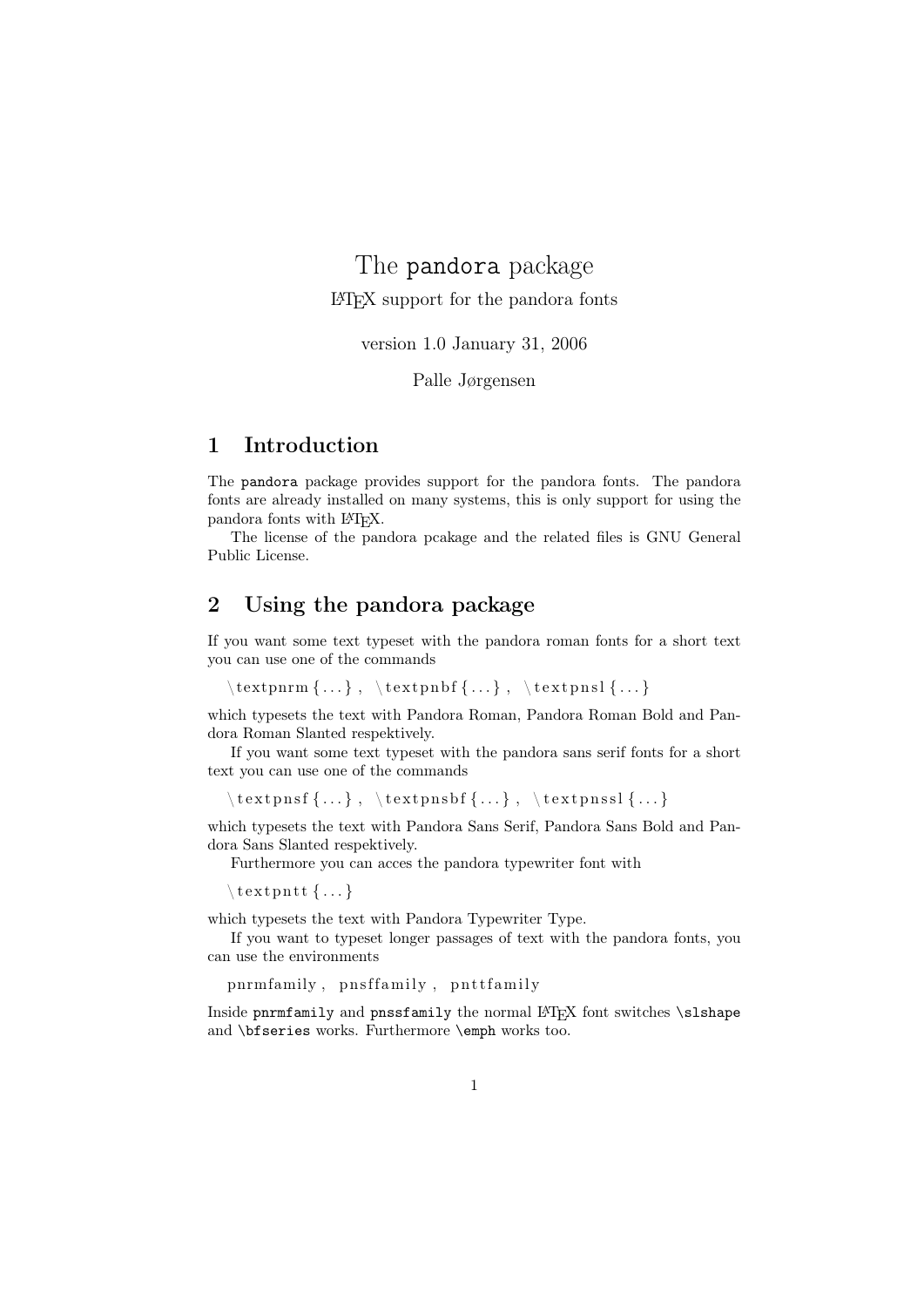It is possible to use the commands

\ pnrm family , \ p n s f f amil y , \ p n t t f amil y

but these commands also changes the current fontencoding; use with caution. . .

## A Source of the files in the pandora bundle

### A.1 pandora.sty

```
\P Provides Package { pandora }
         [2006/01/31 \text{ v}1.1 \text{ LaTeX support} for pandora fonts
            (PJ)\newcommand∗\ pnrm family {%
  \{fontencoding{OT1}\ \boldsymbol{\pm} \ {\text{pnr}}\ \ \ \ \ \ \ \ \ \\newcommand∗\ p n s f f amil y {%
  \otimes \{OT1\} \forall f \in \{pns\} \selectfont\}\newcommand∗\ p n t t f amil y {%
  \{ontencoding \{OT1\} \font{ s = 1 \} \ path{ s = 1 \}\Delta {\text{PermitCommal}} {\text{pnormal}} \\Delta {\text{Per}(\Delta {\bf \theta})}\Delta {\text{Vert}} \\DeclareTextFontCommand {\ t e x t p n s l }{\ pnrm family \ slshape}
\Delta {\ (pnrm family \ b f series }
\Delta {\\Delta \DeclareTextFontCommand { \textpnsbf } { \pnss family \bfseries }
\endinput
A.2 ot1pnr.fd
\P Provides File { ot 1 pnr . fd }
         [2006/01/31 \t v1.0 LaTeX font definitions for
            Pandora Roman (PJ) ]
\Delta DeclareFontFamily {OT1}{ pnr }{}
\setminus DeclareFontShape {OT1} { pnr } {m} {n}%
     {<} 5{><}6{><}7{><}8{>}{<}9{>}{<}10{>}{<}12{>}{<}10.95{>}{<}14.4{>}{<}17.28{>}{<}20.74{>}{<}24.88{>}pnr 10}{}
\D{Be}clareFontShape {OT1}{ pnr }{m}{ s l }%
     {<} 5 > <6 > <7 > <8 > <10 > <10.95 > <12 > <14.4 > <17.28 > <20.74 > <24.88 >pn sl 10}{}
```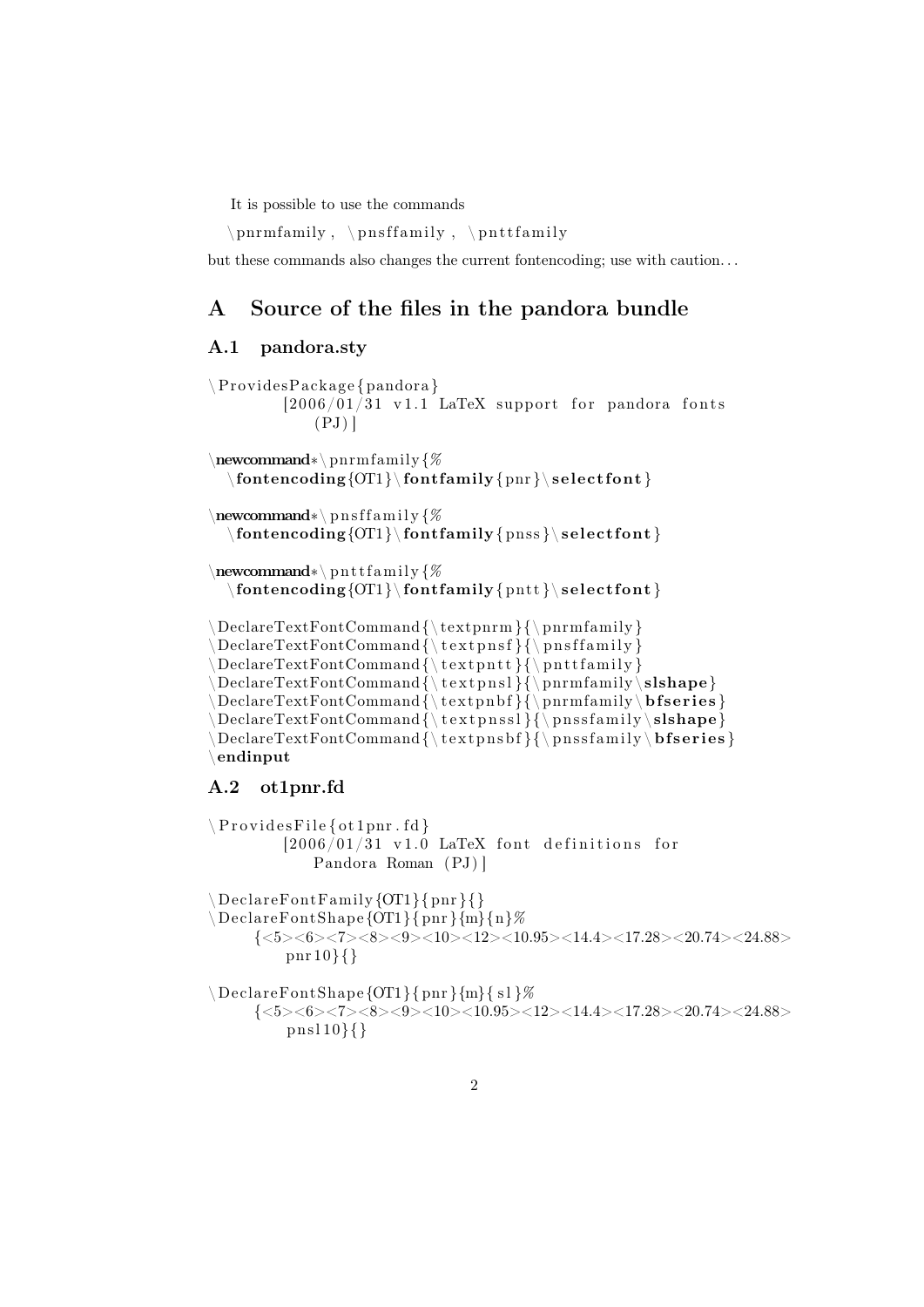```
\Delta DeclareFontShape {OT1}{pnr}{b}{n}
      {<} 5{><}6{><}7{><}8{>}{<}9{>}{<}10{>}{<}10.95{>}{<}12{>}{<}14.4{>}{<}17.28{>}{<}20.74{>}{<}24.88{>}pnb 10}{}
\Delta DeclareFontShape {OT1}{ pnr }{m}{ sc}{ <->ssub * pnr/m/n}{}
\Delta DeclareFontShape {OT1}{ pnr }{m}{ it }{ < - > ssub * pnr/m/ s l }{}
\ DeclareFontShape {OT1}{ pnr }{b}{ s l }{<−>s sub ∗ pnr /b/n}{}
\Delta DeclareFontShape {OT1}{ pnr }{b}{ it }{<->ssub * pnr /b/n}{}
\Delta DeclareFontShape {OT1}{ pnr}{b}{ sc}{<->ssub * pnr/b/n}{}
\ DeclareFontShape {OT1}{ pnr }{bx }{n}{<−>s sub ∗ pnr /b/n}{}
\ DeclareFontShape {OT1}{ pnr }{bx }{ s l }{<−>s sub ∗ pnr /b/ s l }{}
\ DeclareFontShape {OT1}{ pnr }{bx }{ i t }{<−>s sub ∗ pnr /b/ i t }{}
\Delta\text{Declarer}FontShape {OT1}{ pnr }{bx}{ sc}{<->ssub * pnr/b/sc}{}
\endinput
A.3 ot1pnss.fd
\P Provides File { ot 1 pnss . fd }
          [2006/01/31 \text{ v}1.1 \text{ LaTeX} font definitions for
               Pandora Sans Serif (PJ)]
\Delta DeclareFontFamily {OT1}{ pnss }{}
\setminus DeclareFontShape {OT1}{pnss}{m}{n}%
      {<} 5 > <6 > <7 > <8 > <10 > <10 > <12 > <10.95 > <14.4 > <17.28 > <20.74 > <24.88 >pnss 10}{}
\Delta DeclareFontShape {OT1}{ pnss } {m}{ s1}%
      \{<\!\!5\!\!><\!\!6\!\!><\!\!7\!\!><\!\!8\!\!><\!\!9\!\!><\!\!10\!\!><\!\!10.95\!\!><\!\!12\!\!><\!\!14.4\!\!><\!\!17.28\!\!><\!\!20.74\!\!><\!\!24.88\!\!>p n s si 10}{}
\DeltaPeclareFontShape {OT1}{ pnss }{b}{n}
      {<} 5 > <6 > <7 > <8 > <9 > <10 > <10.95 > <12 > <14.4 > <17.28 < <20.74 < 24.88 >pnssb 10}{}
\Delta\text{DeclarerFontShape}{OT1}{ pnss }{m}{ sc}{<->ssub * pnss /m/n}{}
\ DeclareFontShape {OT1}{ pn s s }{m}{ i t }{<−>s sub ∗ pn s s /m/ s l
    }{}
\Delta DeclareFontShape {OT1}{ pnss }{b}{ s1}{ <->ssub * pnss /b/n}{}
\Delta DeclareFontShape {OT1}{ pnss }{b}{ it }{<->ssub * pnss /b/n}{}
\Delta DeclareFontShape {OT1}{ pnss }{b}{ sc}{<->ssub * pnss /b/n}{}
\Delta \DeclareFontShape {OT1}{ pnss }{bx}{n}{<->ssub * pnss /b/n}{}
```